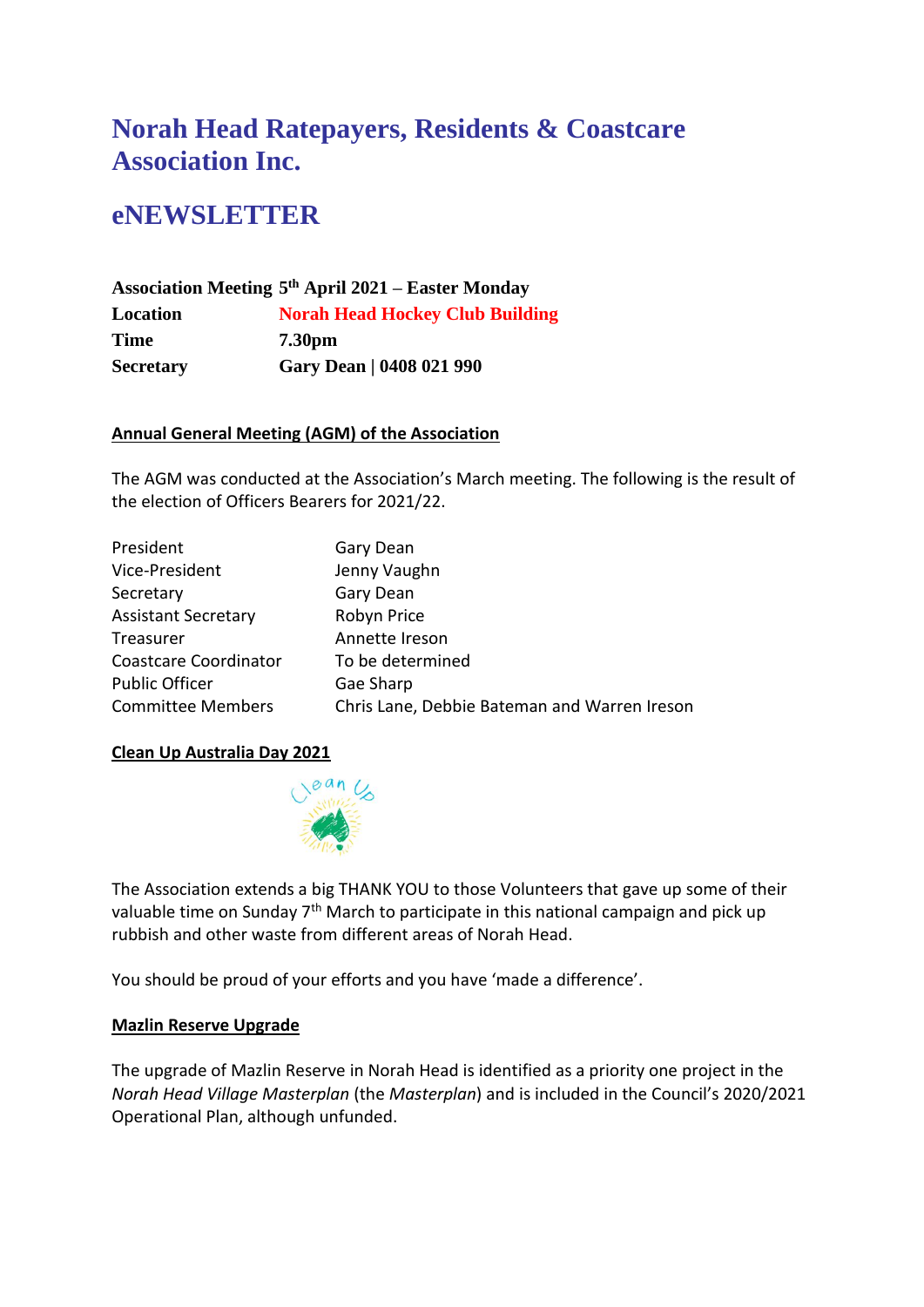The *Masterplan* also identifies (as a low priority) the provision of fitness equipment in the Hockey Field precinct. Council has already installed these increasingly popular facilities at other locations across the Council area.

The Association wrote to Central Coast Council with two specific questions:

- Will this project be funded and completed under the current Operational Plan year?
- Is it possible to include fitness equipment in a revised Mazlin Reserve design?

The Council has advised as follows:

*"Thank you for your letter dated 4 February regarding the proposed upgrade of Mazlin Reserve. In response to the questions you have raised, I can provide the following:* 

## *• Will this project be funded and completed under the current Operational Plan year?*

*As mentioned in your letter, Council have been seeking external grant funding for the Mazlin Reserve upgrade project. Unfortunately to date we have not been successful in securing funding, and as such, the project will not be completed this financial year. Furthermore, given the reduction of the forward capital works program as a result of Council's current financial position, the number of projects that may be undertaken in any given year has significantly decreased. As a result, the Mazlin Reserve Upgrade project has been deferred to future years.* 

## *• Is there the possibility of the provision of fitness equipment within Mazlin Reserve?*

*Thank you for your suggestion. When locating fitness equipment, it is ideal to collocate with other recreational facilities, such as shared pathways, sports fields or playspaces. Both Mazlin Reserve and Norah Head Hockey Field would make suitable locations for such equipment. I will provide your suggestion to the appropriate Council Officers to determine the preferred location.* 

*Thank you again for your ongoing interest in this project. Please do not hesitate to contact me if you have any other questions or would like further information."*

## **Future of the Norah Head Community Hall**

Norah Head Community Centre has been the 'home' of the Association for decades. The Centre has been used for the monthly meetings, public meetings and special events. There are also other regular users of the Centre.

It is now 12 months since the Council advised the Association, and other users, that the building was unsafe and unsuitable for further public use. The Association being told that the building has serious termite damage.

The Association wrote to Central Coast Council for formal responses to the following: